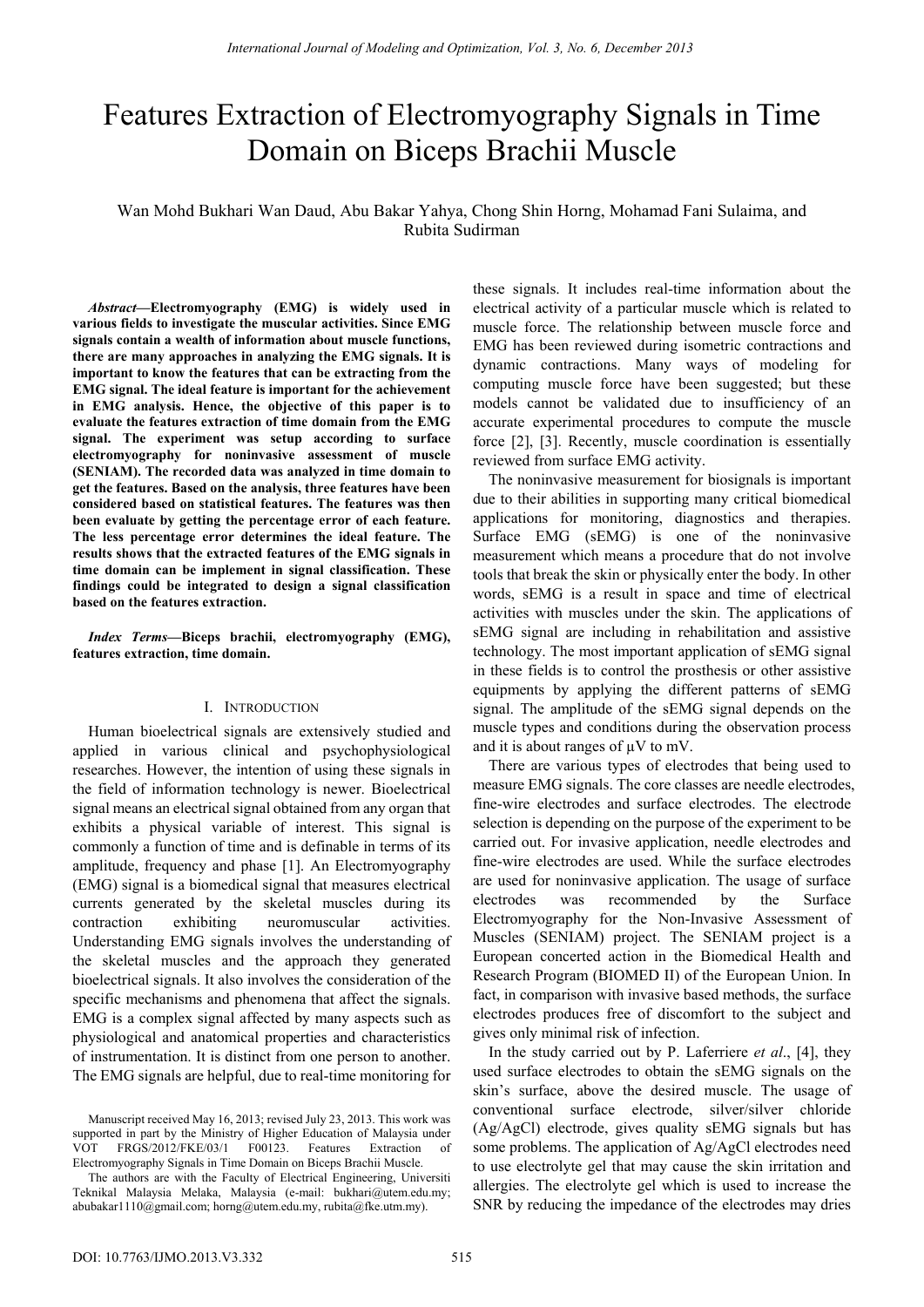up with time and leading to a drastic reduce of the signal quality. The suggested dimension of electrode for EMG analysis by SENIAM is 10 mm diameter.

#### II. EXPERIMENT AND DATA ACOUISITION

#### *A. Subjects*

Two normal and healthy male subjects were participated in this study. The subjects were selected according to dominant hand; right-handed, and weight; above 60 kg. The subjects are voluntary and have signed a consent form before the experiment is conducted.

## *B. System Design*

This experiment uses basic system for acquiring biosignal. Starting from electrodes, data acquisition until signal processing was designed in order to give feedback to user. Fig. 1 below shows the block diagram of designed system in this experiment.

The system design includes the sEMG self-adhesive silver-silver-chloride (Ag/AgCl) electrodes that used as transducer to capture the EMG voltage signal. It was attached to the specific muscles of the forearm. Ag/AgCl electrodes are chosen due to their half-cell potential is closer to zero compared to other types such as silicon rubber electrodes [5]. Three Ag/AgCl electrodes were used in this experiment for a subject. Independent measurement can be obtained from the hand movement without moving the shoulder.

The captured EMG signal from the surface electrodes then being digitized by the sEMG data acquisition system; TeleMyo 2400T G2 (Noraxon, USA Inc.). The sEMG data acquisition system is used to record EMG signals from the subjects. The EMG signals were obtained by using the TeleMyo 2400T G2 Transmitter, which sends the signals via wireless transmission to the TeleMyo PC-Interface Receiver that forward the data via USB to the computer at a sampling rate of 1500 samples per second. A computer was used as digital signal processing system that do the process in this experiment; which is digital filtering and features extraction.



Fig. 1. Block diagram of the system.

# *C. Experimental Procedures*

Experiment starts by cleaning the subject's skin surface on right arm's biceps brachii. It is purposely to reduce the skin impedance. After cleaning the skin surface, the skin impedance then measured. If the cleaning steps were done properly, the skin typically gets a light red color. This indicates good skin impedance condition. To verify it, the Ohm-resistance between the electrode pair can be measured. This experiment is considering the skin impedance. The value of the skin impedance that can be used for the measurement can be classified in Table I. The skin preparation procedures are important to ensure the quality of an EMG measurement. The quality of an EMG measurement strongly depends on a proper skin preparation and electrode positioning. The aim of skin preparation is to get stable electrode contact and low skin impedance.

Fig. 2 shows the overall work for the proposed study. The EMG signal were recorded using three electrodes; two electrodes for recording the EMG signal and one electrode as reference electrode, which were placed on the subject's right forearm biceps brachii muscles of healthy subject. The placement of the sEMG electrodes on the skin is according to surface Electromyography for the non-invasive assessment of muscles (SENIAM). This experiment was done in quite room to minimize the noise and can get better signals. The subject was leaning against the wall to get a straight and upright posture as shown in Fig. 2. Data for this experiment are recorded continuously. Starting from rest condition, lifted hand without load, lifted hand with 3 kg load and 5 kg load. These data will be used for estimating the average of muscle's force at biceps brachii muscle.

TABLE I: SKIN IMPEDANCE REFERENCE FOR MEASUREMENT

| Impedance Range<br>$(k\Omega)$ | Recommendation                                      |
|--------------------------------|-----------------------------------------------------|
| $1 - 5$                        | Very good condition                                 |
| $5 - 10$                       | Good and recommended if feasible                    |
| $10 - 30$                      | Acceptable for easy condition                       |
| $30 - 50$                      | Less good, attention is needed                      |
| >50                            | Should be avoided or requires a second cleaning run |



Fig. 2. The experiment setup.

The subject then supervised by an instructor who gave instructions on how to lift their hand without load and with a dumbbell load of 3 kg and 5 kg. 5 kg is a capable maximum load that a normal and healthy person, including male and female, can lift by using a dumbbell on single hand. Right-handed subject was chosen for this experiment. During the experiment, the right hand of the subject was lift from  $\theta_{\rm E}$ =  $0^{\circ}$  to  $\theta_{\rm E}$  = 145°; refer at the elbow joint. The subject lifted hand with distinct weights starting from no load to heavier weight. 145<sup>°</sup> is the maximum range of flexion at the elbow joint [6]. Subjects lift the load from  $\theta_{\rm E} = 0^{\circ}$  and hold at  $\theta_{\rm E} =$ 145 $\degree$  for 10 seconds; then lowering back the load to  $\theta_{\rm E} = 0^{\circ}$  as shown in Fig. 3. Holding the load for period of 10 seconds is function as indicator to make sure that the EMG signals are reaching its maximum amplitude. During the experiment, the subject should not move their shoulder. They only lift the load by using their hand, while the load is placed at the hand. Fig. 4 shows the position of the hand during flexion. Subjects *International observation* of Modeling and Optimization, 1961.3, No. 6, December 2013<br>
grows and personal personal personal of modeling and December 2013<br>
dimension of electrode for LinG an EMG measurement. The cuality<br>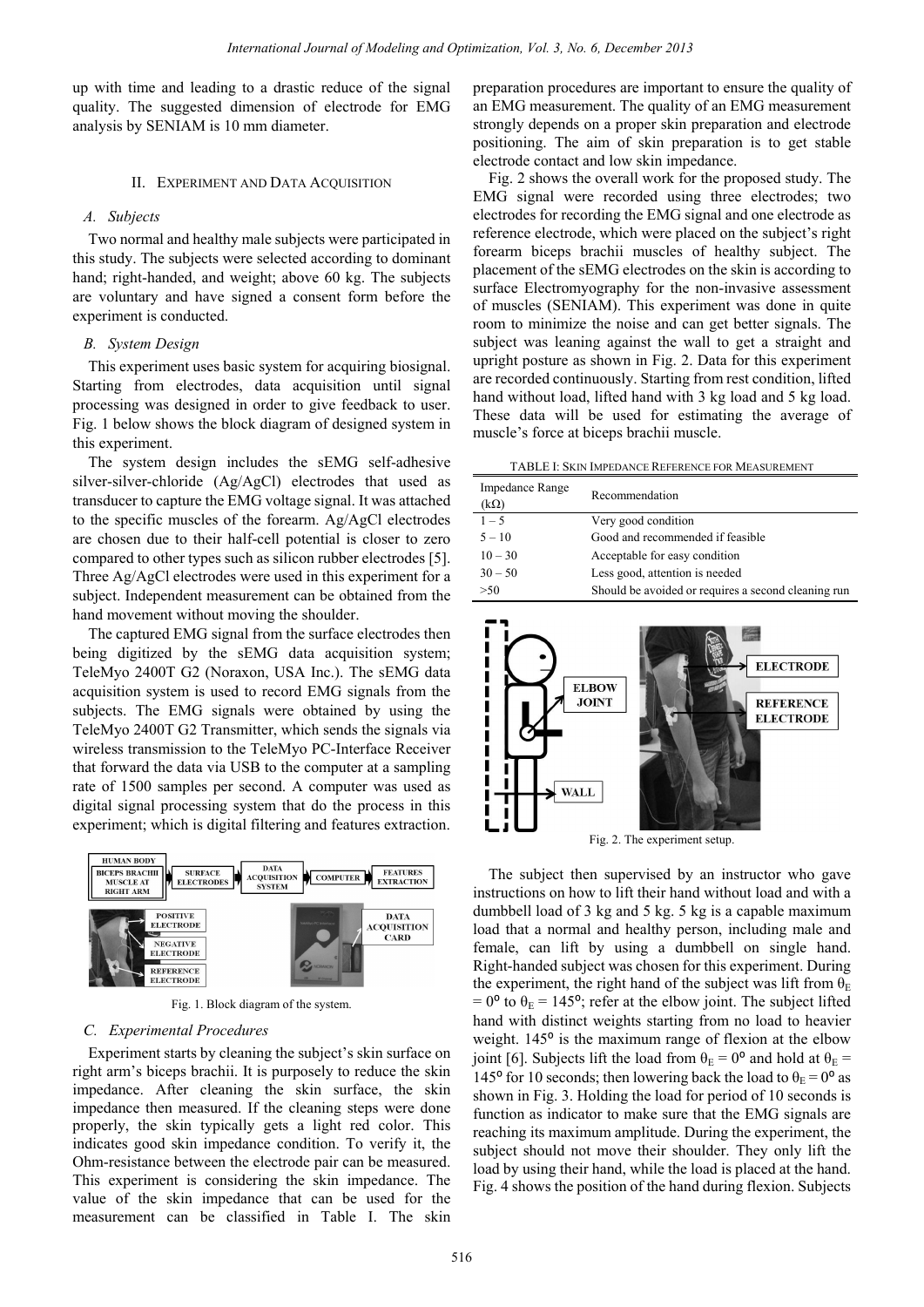



Fig. 4. The position of subject's hand during flexion.

#### *D. Time Domain Features*

Features in time domain have been widely used in medical and engineering practices and researches. Time domain features are used in signal classification due to its easy and quick implementation. Furthermore, it does not need any transformation, which the features are calculated based on raw EMG time series. Non-stationary property of EMG signal, changing in statistical properties over time has come to be disadvantage for the features in time domain, but time domain features assume the data as a stationary signal [7]. Moreover, much interference that is acquired through the recording because of their calculations is based on the EMG signal amplitude. However, compared to frequency domain and time-frequency domain, time domain features have been widely used because of their performances of signal classification in low noise environments and their lower computational complexity [8]. Three time domain features have been proposed in this study through extensively review the literatures.

#### III. METHODOLOGY

#### *A. Features Extraction Stage*

The information of statistical features extraction for the EMG signals were been done in MATLAB R2011a. Three statistical features from time domain are used in evaluation. Time domain features are measured as a function of time. It is popular for implementation on EMG signal features extraction due to its implementation and computation simplicity. Time domain features can be implemented in real-time. It usually used for detecting muscle contraction, muscle activity and onset detection. The three statistical features based on time domain are described as follows.

#### *1) Maximum amplitude*

Maximum amplitude (MAX) is defined as the peak amplitude of a signal. It is often used in areas where the measureand is a signal that is not sinusoidal, which is the signal that swings above and below a zero value.

#### *2) Standard deviation*

Standard deviation (SD) measures the spread of data from the mean. In signal processing, SD represents noise and other interference. It is used in comparison to the mean. This leads to the term: signal-to-noise ratio (SNR), which is equal to the mean divided by the standard deviation. Better data means a higher value for the SNR.

#### *3) Root mean square*

Root mean square (RMS) is another feature that popular in EMG signal analysis. RMS is defined as the square root of the mean over time of the square of the vertical distance of the graph from the rest state. related to the constant force and non-fatiguing contraction of the muscle. In most cases, it is similar to standard deviation method.

# IV. RESULTS AND DISCUSSION

# *A. Characteristics of EMG Signal*

The EMG data in this study are measured during lifting their hand without load and with a dumbbell load of 3 kg and 5 kg. Fig. 5 shows the raw EMG signals during the experiment. As can be observed in Fig. 5, when the muscle contraction was maintained for a long period, the EMG signal amplitude was decreased. It proves that the EMG signal is a non-stationary signal which the frequency of the signal changes over time. Furthermore, the relationship between changing in force during muscle contraction and increasing of load can be observed in Fig. 5. The amplitudes of EMG signals are increasing as the load increases. The amplitudes of EMG signals for 5 kg load as shown in Fig. 5(c) are higher than 3 kg. While the amplitudes of EMG signals for 3 kg load as shown in Fig. 5(b) are higher than signal obtain from lifting hand without load. The amplitudes of EMG signals for no load have been selected as the reference amplitudes of EMG signals in this experiment. Fig. 5 shows that the EMG signals get the maximum amplitude at the early stage of the recorded signal. It shows that the muscle contraction is high when the subject starts to lifting the load. While the EMG signal amplitude were decreasing at the last stage of the recorded signal because the subject is lowering down the load in order to release the load. Furthermore, the subjects usually do not provide the accurate movement of lifting the load within 10 seconds for the movement which have much dynamic motion. International of Modeling and Optimization, <sup>1761</sup> *J. No.* 6, December 2013<br>
image exchange from one weight to extraction due to is implement<br>
mascle and the distant state and the distant state and the distant state<br>
masc

#### *B. Assessing EMG Features*

The EMG signals were analyzed in time domain to get the features. Overall three time domain features were selected and analyzed from biceps brachii muscle for load lifting.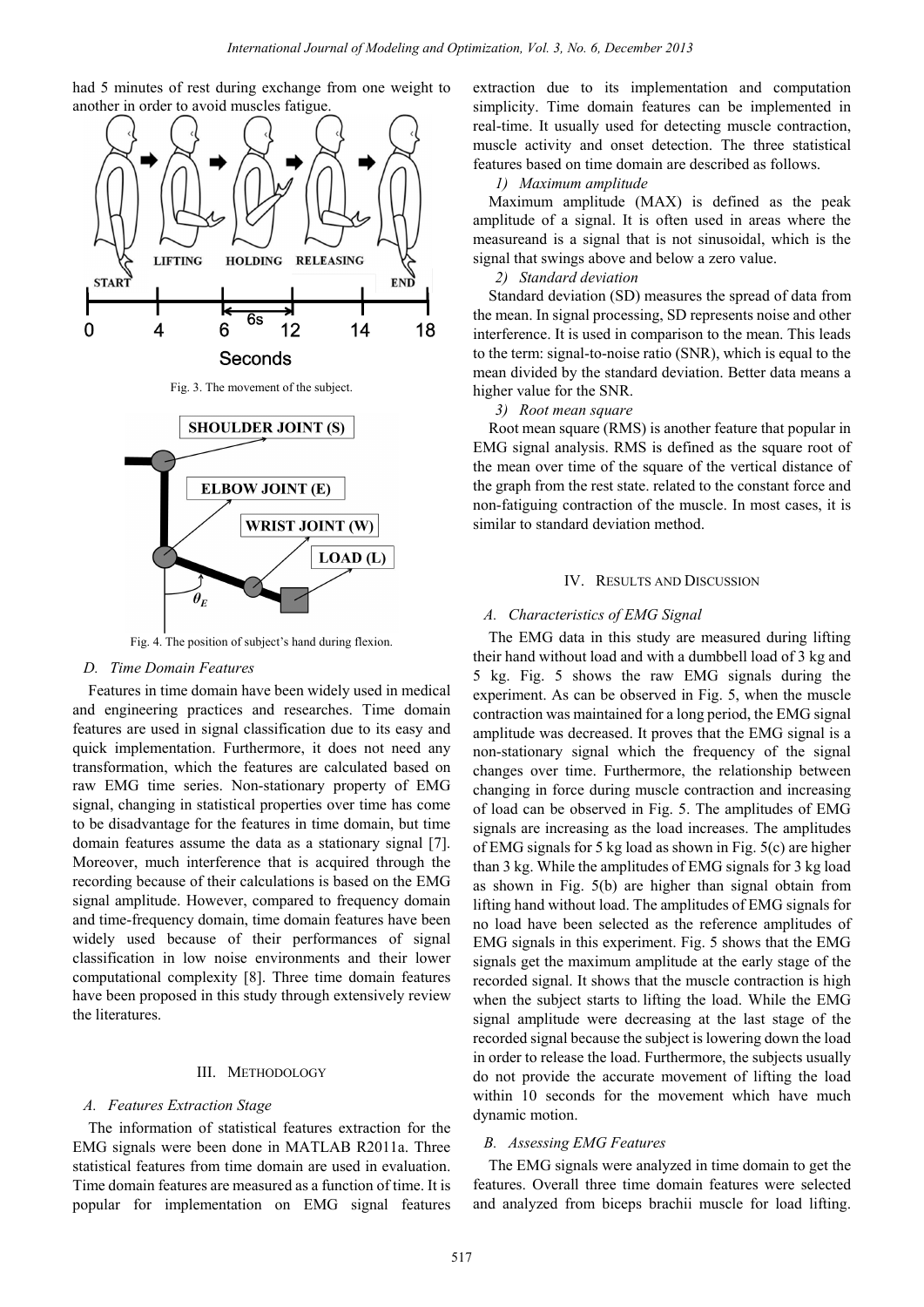Table II shows the average value of time domain features for three different loads that obtained from the EMG signals. As can be observed in Table II, the statistical features for the EMG signal is verify for each load. Furthermore, the statistical features were increase when the load increases. The maximum amplitude of the EMG signals is increasing as the load increases. This situation occurs due to more force needed to lift the load when the load increases. From Fig. 6, we can see that the relationship between change in load and the time domain features. As overall, the value of the features is increase due to increasing of the EMG signal amplitude according to increasing weight of load. The results show that the features are different between different loads. It can be used to classify the EMG signal according to the time domain features and weight of loads.



The percentage error of the selected statistical features then was calculated for each feature. Less percentage error determine the best chosen feature. The three time domain features; maximum amplitude, standard deviation and root mean square, were evaluated to get the best chosen feature. Table III shows the percentage error of the time domain features for the three different load; no load, 3 kg and 5 kg. SD shows the lowest percentage of error from the three different loads. It then was choose as the best feature compared with the other selected time domain features. While the RMS and MAV also can be used with SD to get a useful time domain features.

TABLE II: AVERAGE VALUE OF TIME DOMAIN FEATURES FOR THREE DIFFERENT LOADS

| DIFFERENT LOADS |                                   |                                        |                                       |  |  |
|-----------------|-----------------------------------|----------------------------------------|---------------------------------------|--|--|
| Load            | Maximum<br>amplitude, MAX<br>(µV) | Standard<br>deviation, SD<br>$(\mu V)$ | Root mean<br>square, RMS<br>$(\mu V)$ |  |  |
| $0$ kg          | 686                               | 67                                     | 485                                   |  |  |
| $3$ kg          | 1594                              | 146                                    | 1127                                  |  |  |
| $5$ kg          | 2201                              | 221                                    | 1556                                  |  |  |



Fig. 6: Relationship of time domain features with load.

TABLE III: PERCENTAGE ERROR OF TIME DOMAIN FEATURES FOR THREE

| <b>DIFFERENT LOADS</b> |                           |                           |                          |  |  |
|------------------------|---------------------------|---------------------------|--------------------------|--|--|
| Load                   | Maximum<br>amplitude, MAX | Standard<br>deviation, SD | Root mean<br>square, RMS |  |  |
| $0$ kg                 | 26.2                      | 9.3                       | 26.2                     |  |  |
| $3$ kg                 | 18.6                      | 14.8                      | 18.6                     |  |  |
| $5$ kg                 | 41                        | 10.9                      | 4.1                      |  |  |

#### V. CONCLUSION

This study is proposed and targeted to researchers to look in details of the features that can be extracting from the EMG signal within hand-lifting three different loads for better interpretation of EMG signals analysis on time domain. There are three features have been extracting from the EMG signals. The experiments demonstrate that the ideal feature can be obtain by calculate the percentage error for each feature. From the calculated percentage error, SD has the best overall performance. RMS and MAV are the better ones that can be used with SD for a useful feature vector. These findings could be integrated to design a signal classification based on the features extraction.

#### ACKNOWLEDGMENT

The authors are so indebted and would like to express our thankfulness to the Robotics and Industrial Automation Research Group, Faculty of Electrical Engineering, Universiti Teknikal Malaysia Melaka (CERIA-UTeM) for their ideas and comments to improve this paper and for the Ministry of Higher Education of Malaysia for funding this study under-VOT FRGS/2012/FKE/03/1 F00123.

#### **REFERENCES**

- [1] S. Ahmed, S. Ahmad, M. O. Faruqe, and M. R. Islam, "EMG signal decomposition using wavelet transformation with respect to different wavelet and a comparative study," in *Proc. the 2nd International Conference on Interaction Sciences Information Technology*, *Culture and Human - ICIS '09*, 2009, pp. 730–735.
- [2] A. Erdemir, S. McLean, W. Herzog, and A. J. van den Bogert, "Model-based estimation of muscle forces exerted during movements," *Clinical Biomechanics (Bristol, Avon)*, vol. 22, no. 2, pp. 131–54, Feb. 2007.
- [3] F. Hug, "Can muscle coordination be precisely studied by surface electromyography?" *Journal of Electromyography and Kinesiology*, vol. 21, no. 1, pp. 1-12, 2011.
- [4] P. Laferriere, E. D. Lemaire, and A. D. C. Chan, "Surface Electromyographic Signals Using Dry Electrodes," *IEEE Transactions on Intrumentation and Measurement*, vol. 60, no. 10, pp. 3259–3268, 2011.